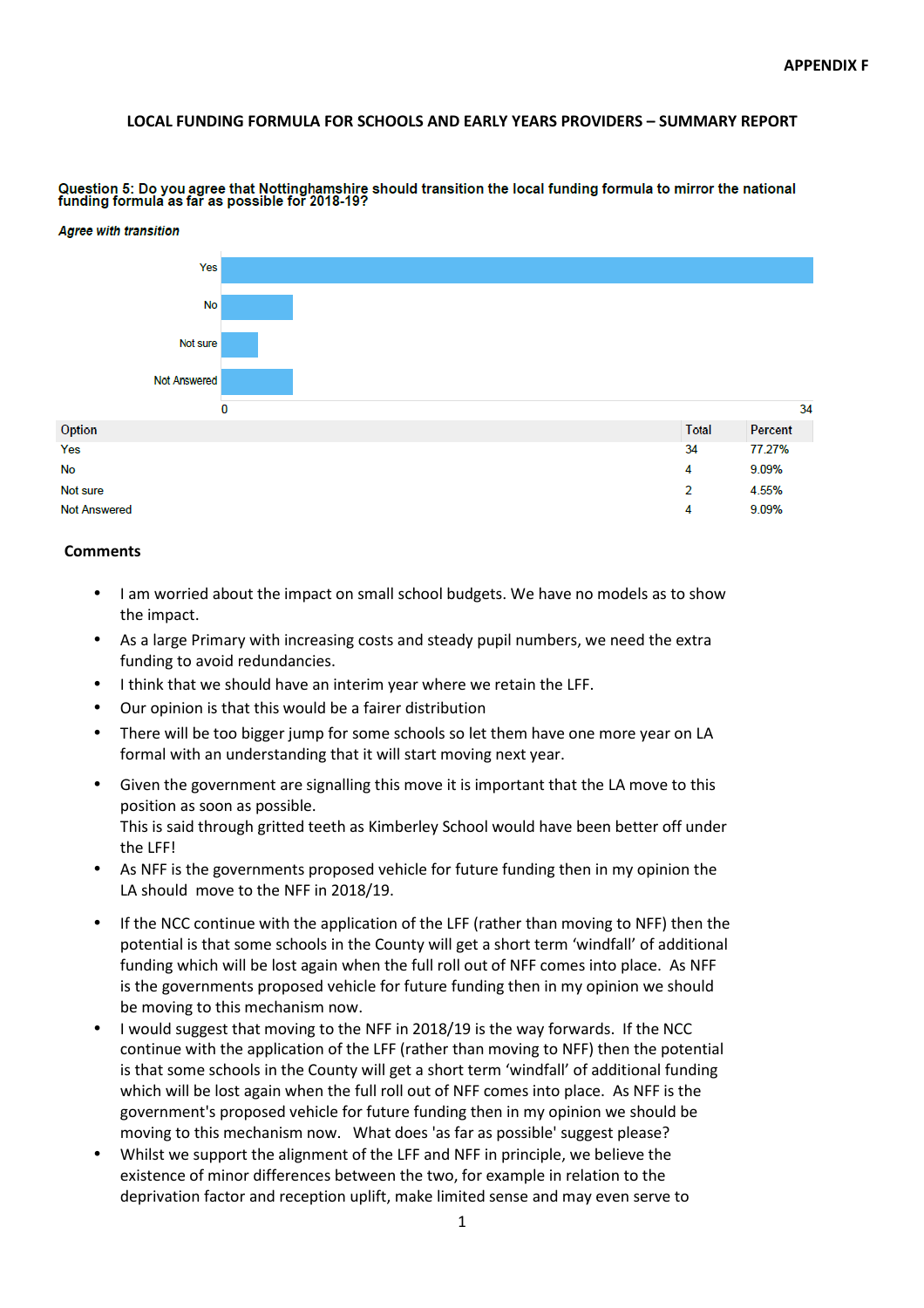# complicate the allocation of funds across Nottinghamshire. For this reason, we believe the Local Authority should consider fully aligning the LFF and the NFF

# Question 6: In order to transition to the NFF the local authority may need to make a number of technical<br>adjustments to the Education Skills and Funding Agency (ESFA) funding tool (APT). Do you agree that a<br>disapplication

# **Disapplication** Yes **No** Not sure **Not Answered**  $\overline{0}$ 33

| Option              | <b>Total</b> | Percent |
|---------------------|--------------|---------|
| Yes                 | 33           | 75.00%  |
| No                  | 4            | 9.09%   |
| Not sure            | 3            | 6.82%   |
| <b>Not Answered</b> | 4            | 9.09%   |

- Although some transparency about what adjustments would be appreciated.
- Our opinion is that this question is too open: there is insufficient detail about what the disapplication request would comprise and what the implications would be.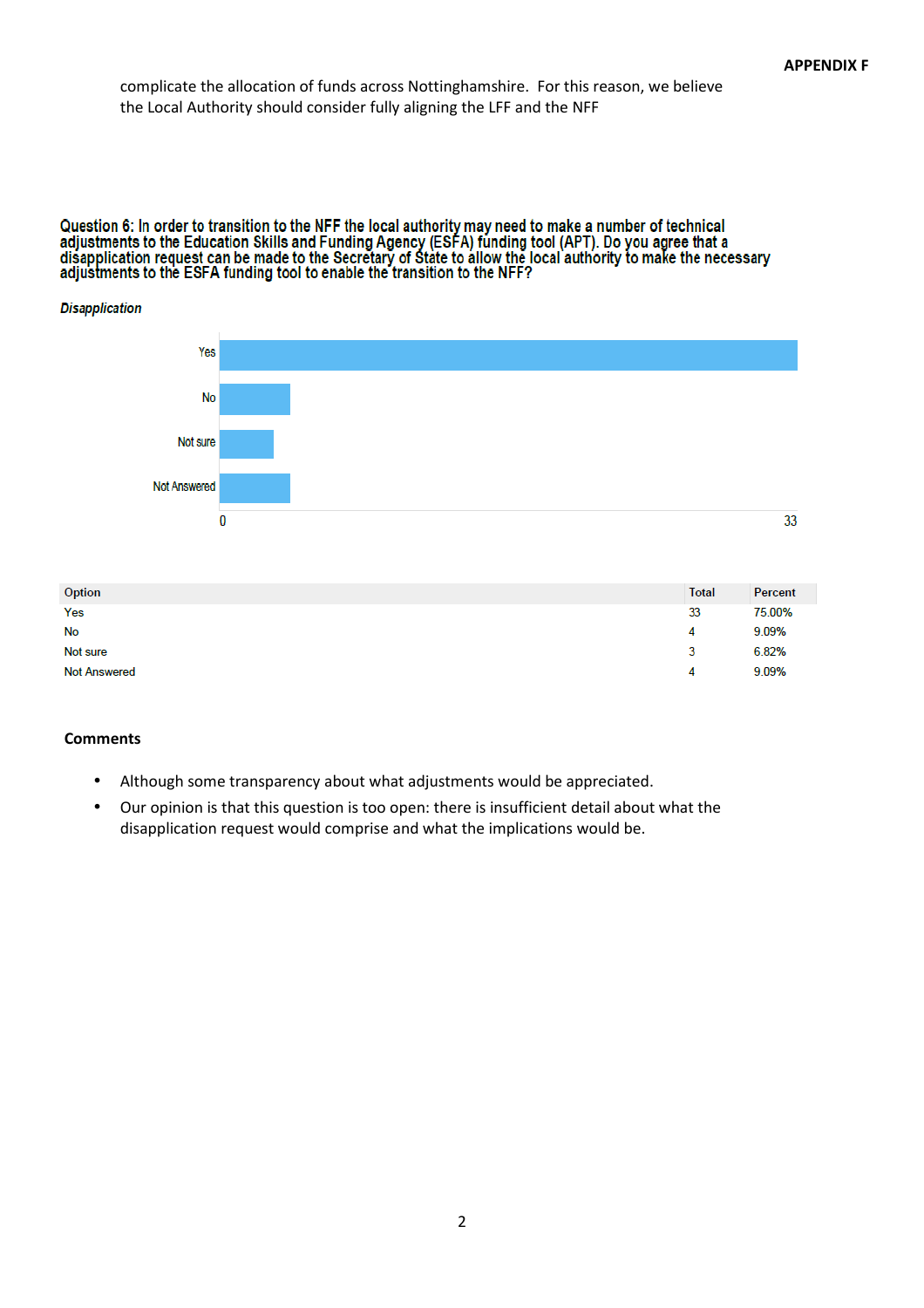#### Question 7: Do you agree with the proposal to transfer 0.5% from the total schools block funding to the high needs block?



#### **Transfer 0.5%**

- This will be funding removed from budgets in schools and along with any other reductions could have major implications for small schools.
- The areas of funding affected should be reduced proportionately to the overall budget reduction.
- The high needs block already has a sizeable uplift in the NFF. Our opinion is that the NFF should be implemented in full. It is unclear why the high needs block in Nottinghamshire has such an apparent deficit in the new arrangement.
- We should be prioritising our most vulnerable children.
- This will give schools more known and certain funds and enable them to plan proactively.
- Schools should not be top sliced for this.
- I agree if the money will come to schools and not just pvi settings as dcatch currently does. If just to pvi then I don't agree...notes are unclear
- The transfer of 0.5% from the total schools block to the high needs block is not a long-term, sustainable solution to the identified funding issues caused by an increase for EOTAS and INM provision; therefore, the transfer is only supported for 2018/19. Alternative, sustainable and cost effective proposals should be implemented following the current review.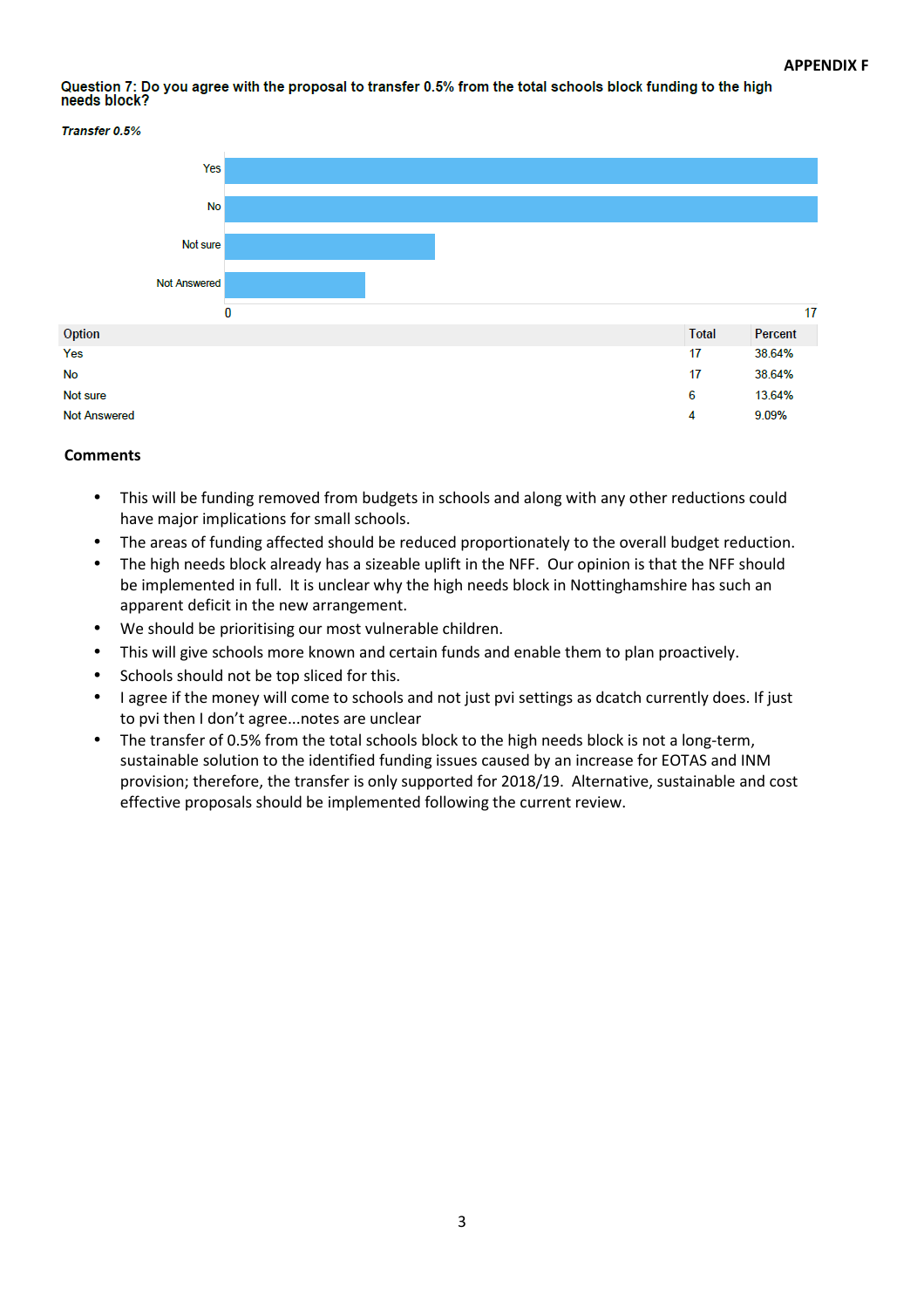Question 8: In order to transition the LFF to the NFF as far as possible, the local authority will need to set an MFG<br>between 0% and 0.5%. If an MFG is adopted which is higher than 0% this will need to approved by the Secr





- This cannot impact on schools funding.
- The NFF/ESFA recommendation is for MFG between 0 and -1.5%. If the MFG were to be set at a universal positive value, then this would severely affect implementation of the NFF. There would be too much scope for local 'tinkering' with the NFF.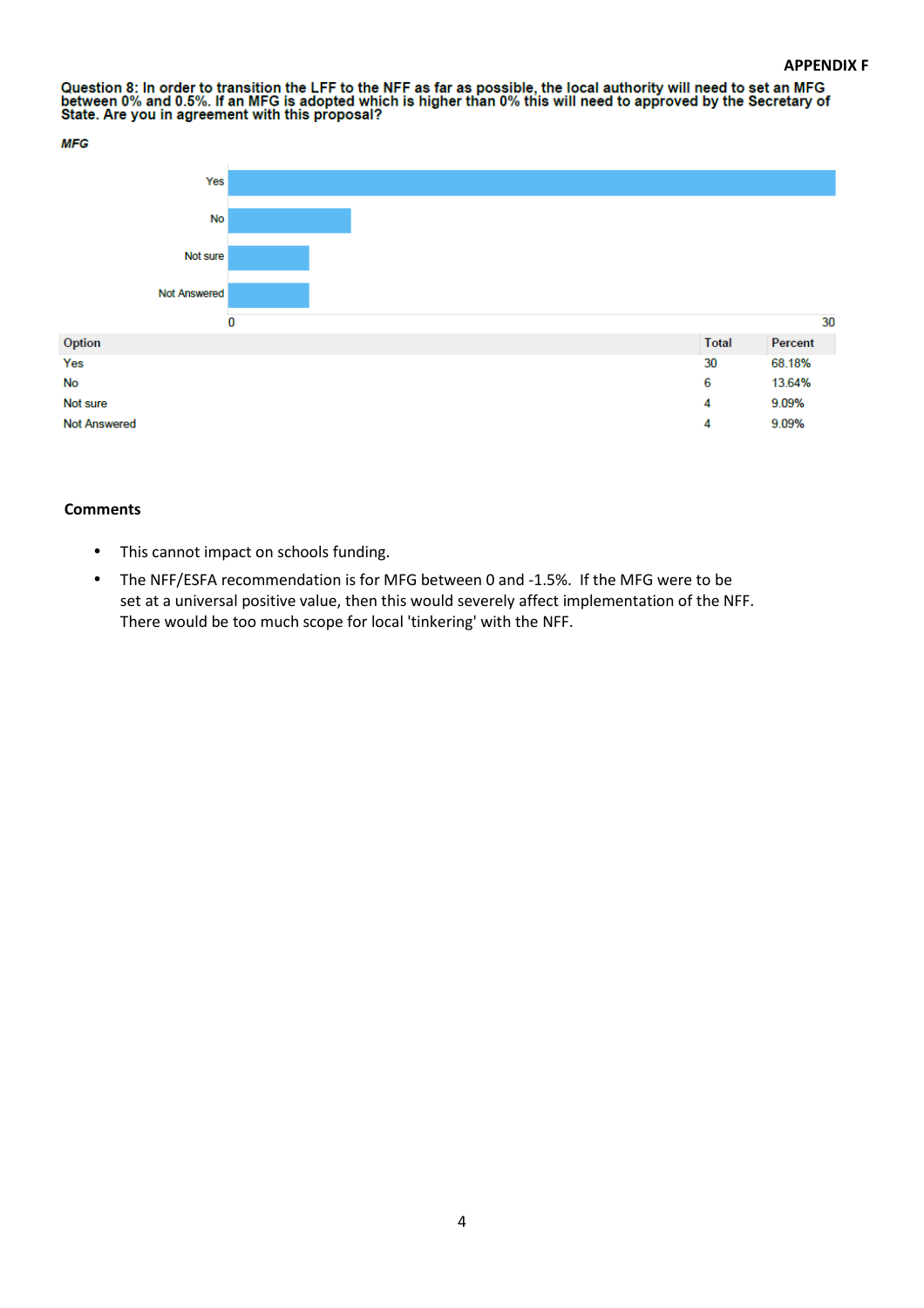# Question 9: In order to transition the LFF to the NFF as far as possible, the local authority will need to adopt a<br>gains cap of between 2.5% and 3%. Are you in agreement with this proposal?

**Gains cap** 



- We should keep the gains cap as low as possible in the interim period
- The gains cap should be set at 3% as proposed by the NFF.
- I want NFF implemented as soon as possible without any gains cap because some schools have been so poorly funding for years NFF addresses this and should be implemented in full.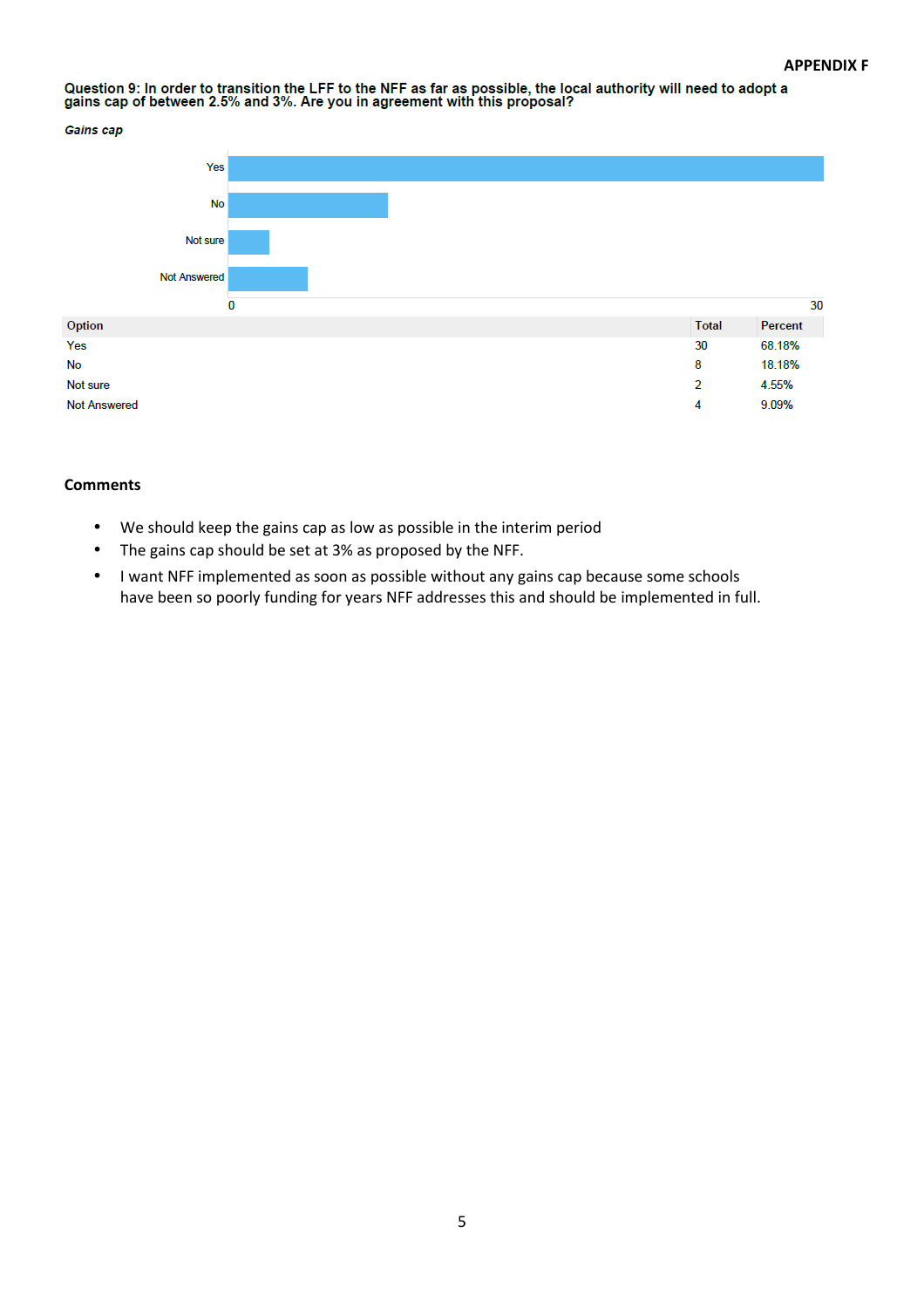# Question 10: As a representative of either a maintained primary or secondary school, do you agree to the<br>de-delegation of the following in 2018-19:

De-delegation - Free school meals eligibility assessment?











## **Comments -**

• It is unclear what the justification and 'value' is of de-delegating these functions.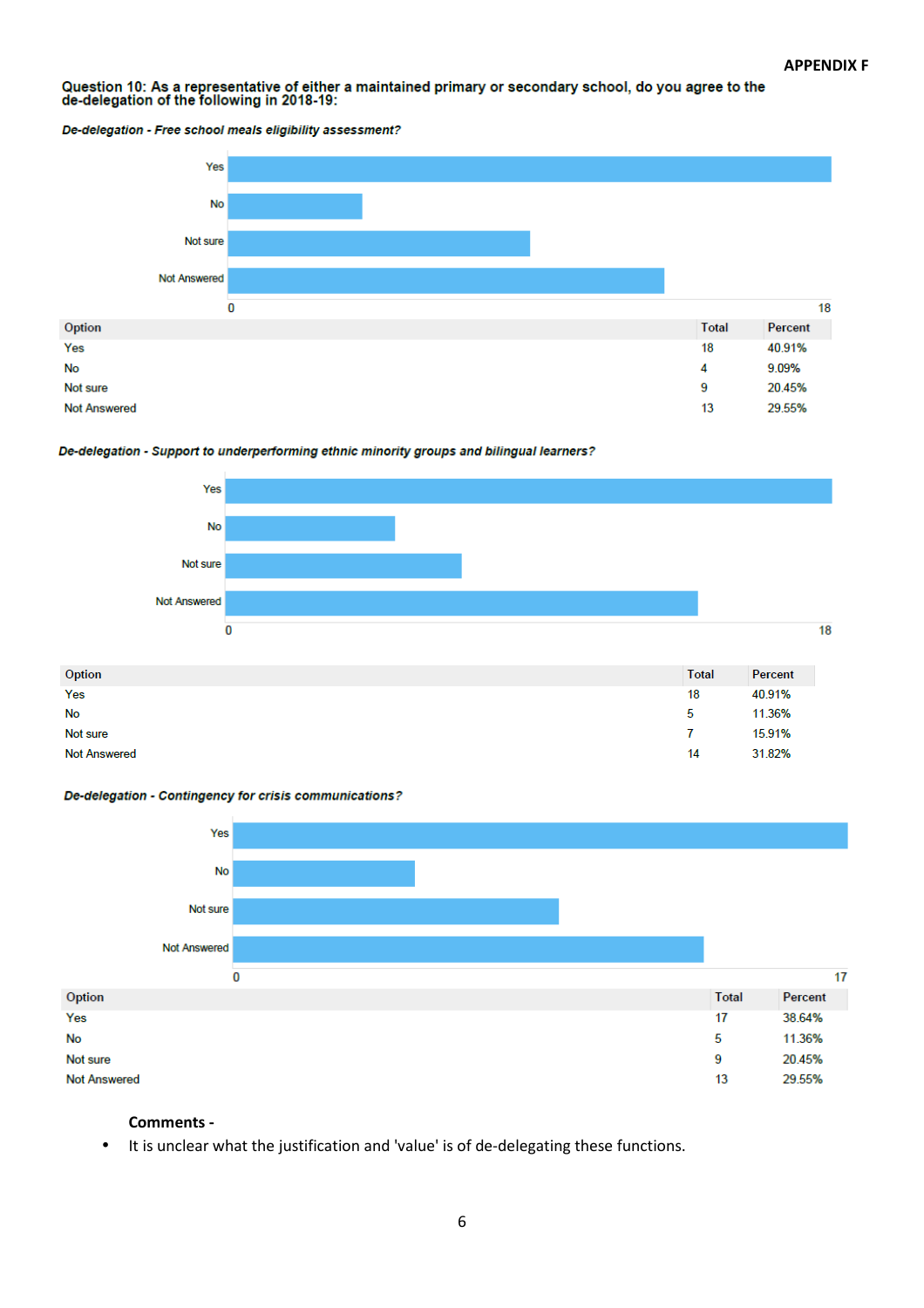$13$ 

Question 11: Do you agree with the proposal to change the deprivation funding criteria from FSM eligibility to an allowance which would enable providers to attend monthly multi-agency meetings for a maximum of 4 hours per month?





# **Comments**

**Allowance** 

- Only if this could be achieved without a cut in the current funded rates paid to providers.
- Really !! Spend the money on the children not on allowances for meetings.
- The proposed multi-agency meetings have not been justified; centralising them seems to be not cost-effective of staff time for travel.
- This extra helps the children who fall under the deprivation funding criteria have extra support and experiences. Not all of these children fall in the category of social care and attend child protection meetings. However these children/ parents need additional support, may have meetings with agencies etc but not social care. So by taking this extra away from children that are in need in some way to give to settings to attend child protection meetings will not apply to all settings. This can spoil the work that is being done by some settings with this extra if their child does not fit this criteria. settings will loose funds and then more children/parents may not be supported which could mean these families may fall into the social care criteria. this extra funding helps settings support the children in need to keep them supported working with the family.
- I understand there is many nurseries out there this will benefit due to amount of children in the setting they may be attending meetings for, however all nurseries attend meetings for children that do not fit the social care criteria and we are expected to cover the cost for these?
- Only if schools received this as well as pvi settings...do feel the money better spent on meeting needs of child in school rather than attending meetings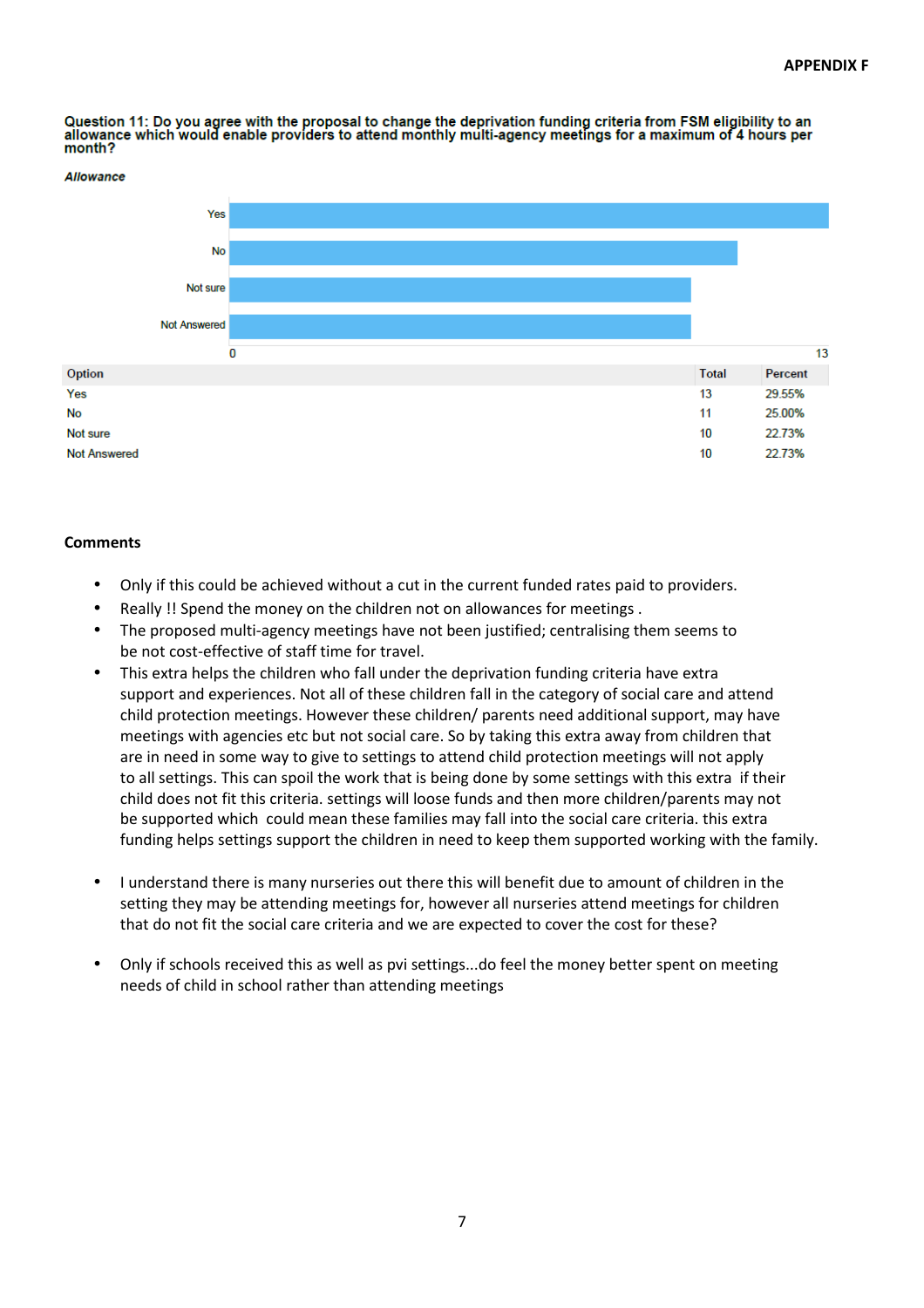Question 12: Do you agree with the proposal to reduce the hourly rate by 1p for 2, 3 and 4 year olds to create an<br>Early Years SEN Inclusion Fund?



- There is not enough funding for the 15 & 30 hours funding as it is and any kind of reduction would be harmful for the future of early years providers.
- Providers are currently struggling to provide universal and extended entitlement to parents as the rate paid by the LA does not cover costs. To take a cut in the present rate would be hard for providers particularly as inflation is rising and likely to continue to do so.
- The NFF should cover this.
- This should have happened a long time ago.
- More money needed in the SEN as clearly there is a greater need and more children are being identified with SEN in early years. The solution is not to deduct/takeaway money from funding the setting already needs - the government should be supply more funding for this as there is an increase in this and with the 30hrs increase more support may be needed.

The funding we get for the delivery of the 15/30hrs does not cover costs to deliver the sessions and with the increase of wage rises set by NMW it is becoming for of a financial strain on nursery's. So we need to keep the rate we have had as this is what we are used to and we was expecting an increase per year till 2020.

All our time planning to deliver the 15/30hr funding to make sure the setting is not financially impacted due to the coasts not being covered by funding we may be having to re think the delivery of this again if funding is going to be reduced.